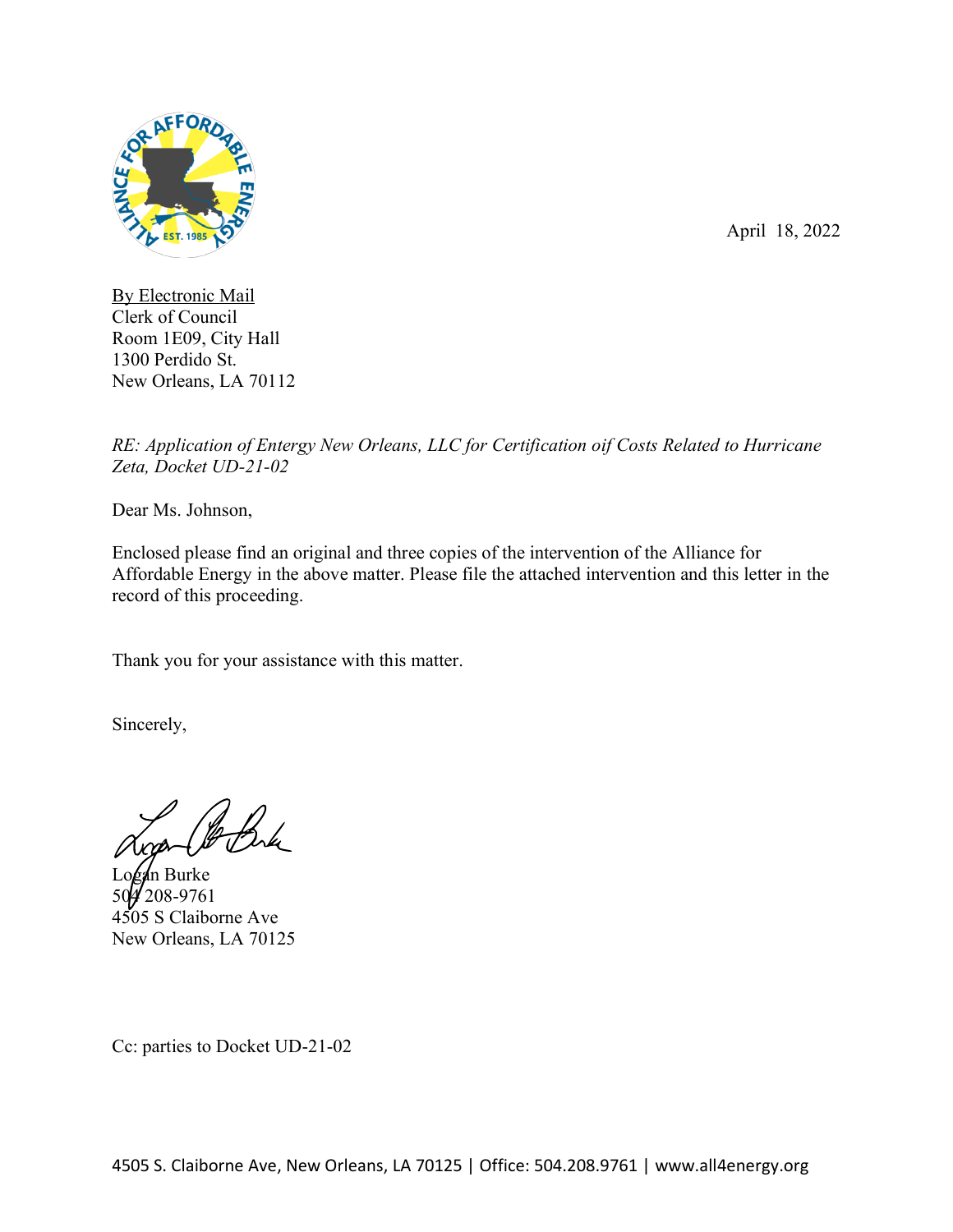# **Before The Council of the City of New Orleans**

#### **In Re: APPLICATION OF ENTERGY DOCKET NO. UD-21-02**

# **NEW ORLEANS, LLC FOR CERTIFICATION OF COSTS RELATED TO HURRICANE ZETA**

 **APRIL 18, 2022**

#### **COMMENTS OF THE ALLIANCE FOR AFFORDABLE ENERGY**

#### **I. INTRODUCTION**

On May 21, 2021, Entergy New Orleans, LLC ("Entergy" or "ENO") filed with the Council of the City of New Orleans ("the Council") an Application for Certification of Costs Related to Hurricane Zeta ("the Application) seeking recovery of \$35.8M in storm costs from ratepayers. The Alliance for Affordable Energy ("the Alliance") hereby submits the following comments in response to Entergy's Application:

# **II. CLIMATE CHANGE IS CAUSING MORE FREQUENT WEATHER-RELATED DISASTERS IN NEW ORLEANS**

As Entergy notes correctly in its Application, Hurricane Zeta was the fifth named storm of the 2020 hurricane season to make landfall in Louisiana. Since that time, New Orleans has suffered through a record-low freeze in February 2021, during which Entergy shed more than four times the load required by MISO, leaving thousands without power on the coldest night of the year,<sup>1</sup> a devastating tornado in May 2021,<sup>2</sup> and Hurricane Ida in August 2021, which caused

<sup>1</sup> https://www.nola.com/news/weather/article\_7ab5ffb0-7076-11eb-b780-277d0ec8aa24.html

<sup>2</sup> https://www.nola.com/news/weather/article\_9ce76140-b361-11eb-bb88-4391f577fcd7.html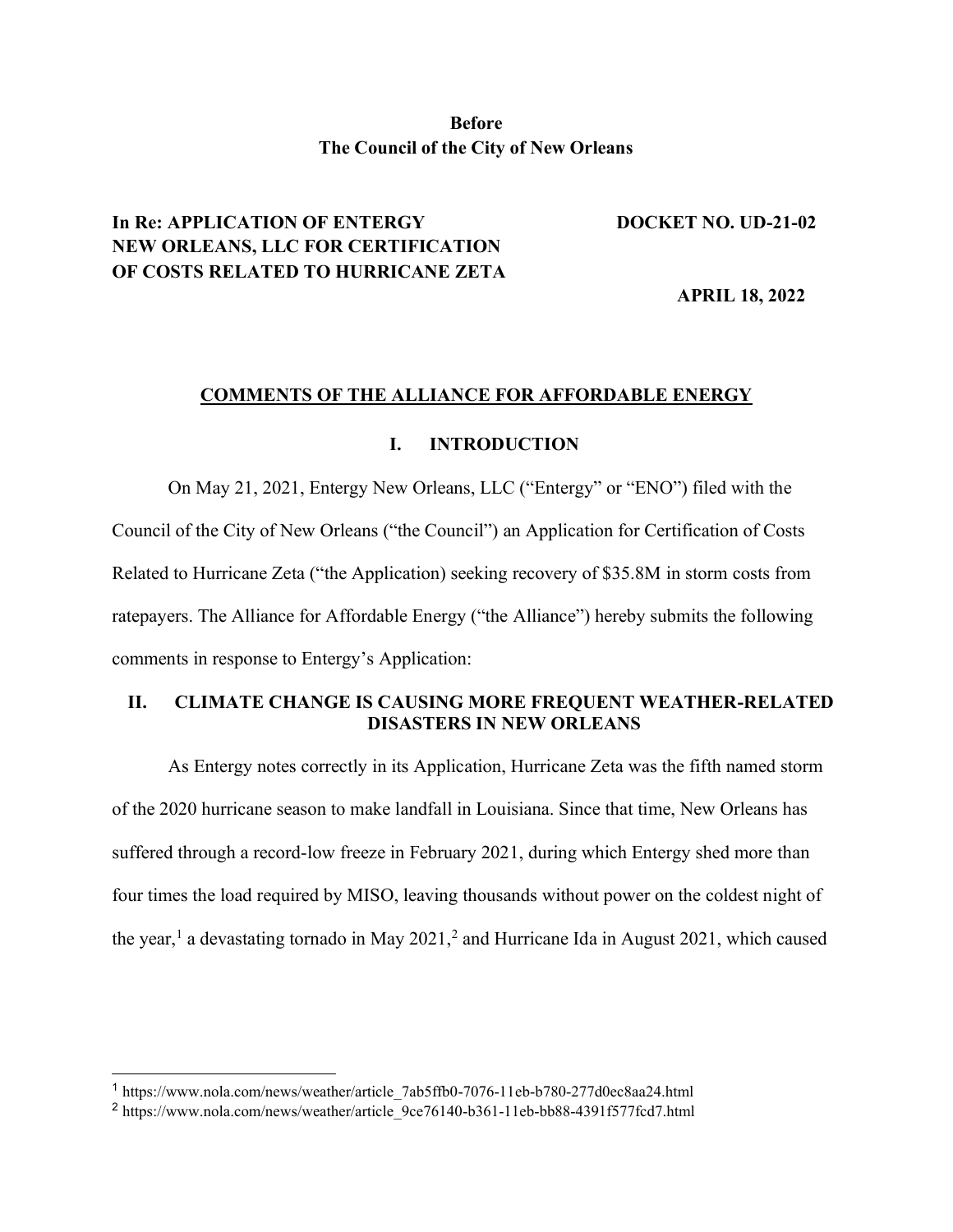catastrophic damage to Entergy's transmission system<sup>3</sup> and left many dead from heatstroke, inability to egress from unpowered buildings, and inability to chill medicine or power medical devices. As of the writing of these comments, New Orleans has been under tornado watch or warning for four weeks in a row, with a destructive tornado touching down and killing one on March 22, 2022.<sup>4</sup>

The link between climate change and more frequent and more intense tropical storm systems and hurricanes is well documented<sup>5</sup> and research has shown that the center of the "Tornado Alley" in the United States has shifted south and east, from Oklahoma to Alabama, making Louisiana a more likely target of tornado-forming supercells, with climate change a likely cause for the shift.<sup>6</sup>

#### **III. ENTERGY IS SEEKING FEDERAL FUNDING FOR DISTRIBUTION AND TRANSMISSION IMPROVEMENTS**

On February 2, 2022, Entergy Corporation announced that it was applying for \$450M in federal grants for improvements to its distribution and transmission systems, including strengthening the poles and lines distributing power from the Derbigny Substation in New Orleans, which has been the site of recent animal-related outages.<sup>7</sup> The Council should require of Entergy a strict accounting of any federal grant dollars it receives, and should direct the use of that money to offset, to the extent possible, any costs related to Hurricane Zeta dollar for dollar.

<sup>3</sup> https://www.utilitydive.com/news/ida-knocks-out-all-transmission-lines-into-new-orleans-leaves-1mwithout/605754/#:~:text=The%20%22catastrophic%20intensity%22%20of%20the,resulted%20in%20generation%2 0dropping%20offline.

<sup>4</sup> https://www.reuters.com/world/us/storms-threaten-deep-south-after-tornadoes-rip-through-texas-2022-03-22/

<sup>5</sup> https://www.nytimes.com/2020/05/18/climate/climate-changes-hurricane-intensity.html

<sup>6</sup> https://www.purdue.edu/research/features/stories/center-of-u-s-tornado-activity-shifting-east-and-south-possiblydue-to-climate-change/

<sup>7</sup> https://www.nola.com/news/business/article\_24ee0a0e-8453-11ec-87a1-03e01f7a0563.html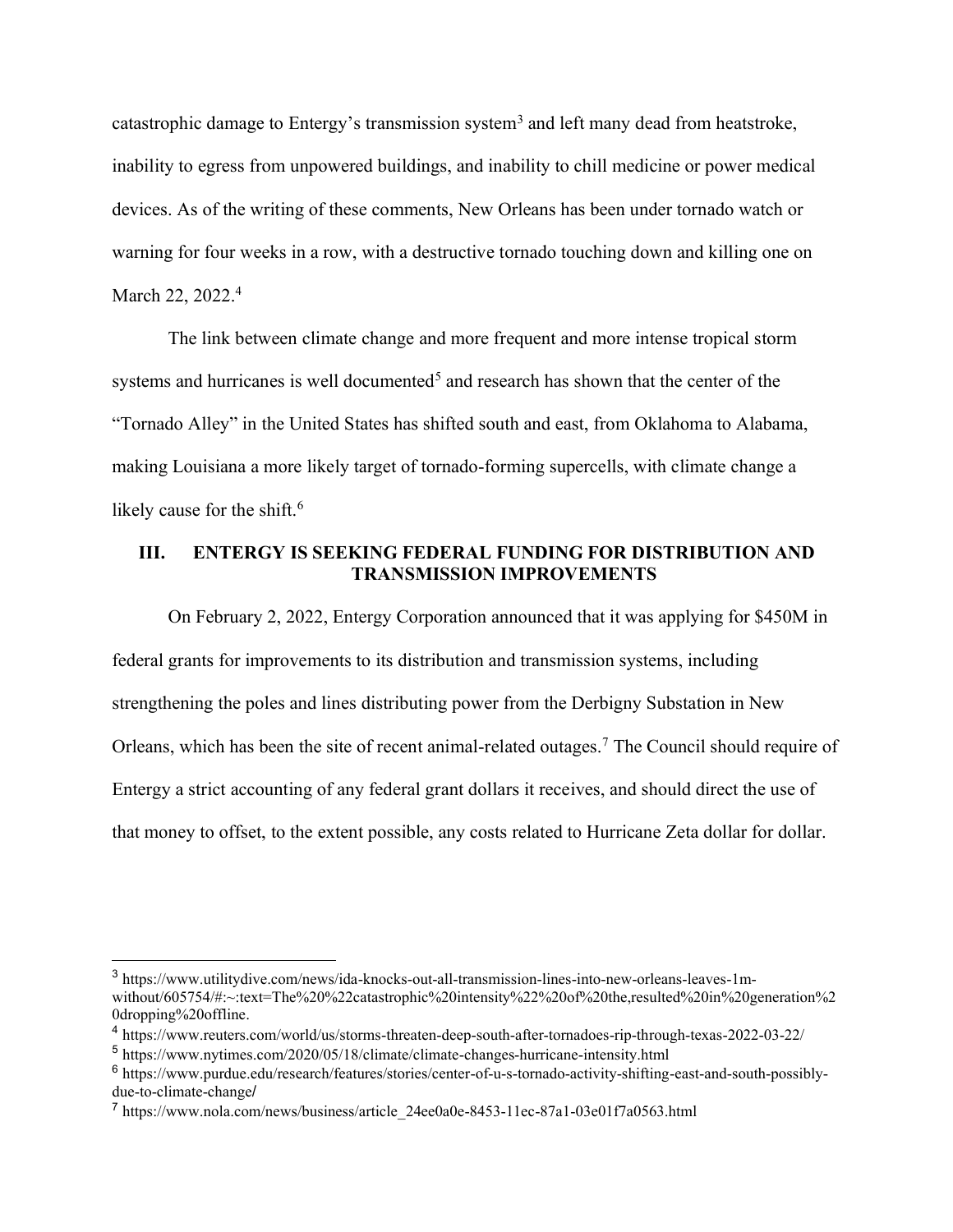Ratepayers, who are also federal taxpayers, should not be required to double-fund Entergy's storm recovery and improvements.

#### **IV. ENTERGY HAS FILED A SEPARATE APPLICATION FOR TO REPLENISH ITS DEPLETED STORM RESERVE FUND**

On March 2, 2022, Entergy submitted an application to the Council seeking to replenish its depleted storm reserve fund in the amount of \$150M by issuing securitized bonds.<sup>8</sup> Entergy refers to this euphemistically in its press release as "customer investment". This language obscures the fact that shareholders are Entergy's investors, not its customers who are forced to conduct business with Entergy due to its monopoly status. Customer-ratepayers should not be made to bear the risks of investors, especially considering that Entergy has yet to submit an application for recovery of costs related to Hurricane Ida in 2021. The Council should not allow Entergy to shift the responsibilities of shareholders onto its captive customers.

# **V. CLIMATE CHANGE HAS CREATED A NEW STANDARD OF PRUDENCE FOR ELECTRIC UTILITIES**

For anyone living in south Louisiana, the reality of the effects of climate change are impossible to deny. A drive west on I-10 or US 90 reveals a repetitive landscape of blue-tarped roofs. Ratepayers who are still struggling to rebuild homes and lives that have been disrupted by these disasters cannot continue to shoulder hundreds of millions of dollars in storm-related costs each year. Entergy's current approach to disaster planning and recovery is unsustainable and unfair to ratepayers.

<sup>8</sup> https://www.entergynewsroom.com/news/entergy-new-orleans-submits-storm-reserve-replenishment-filing/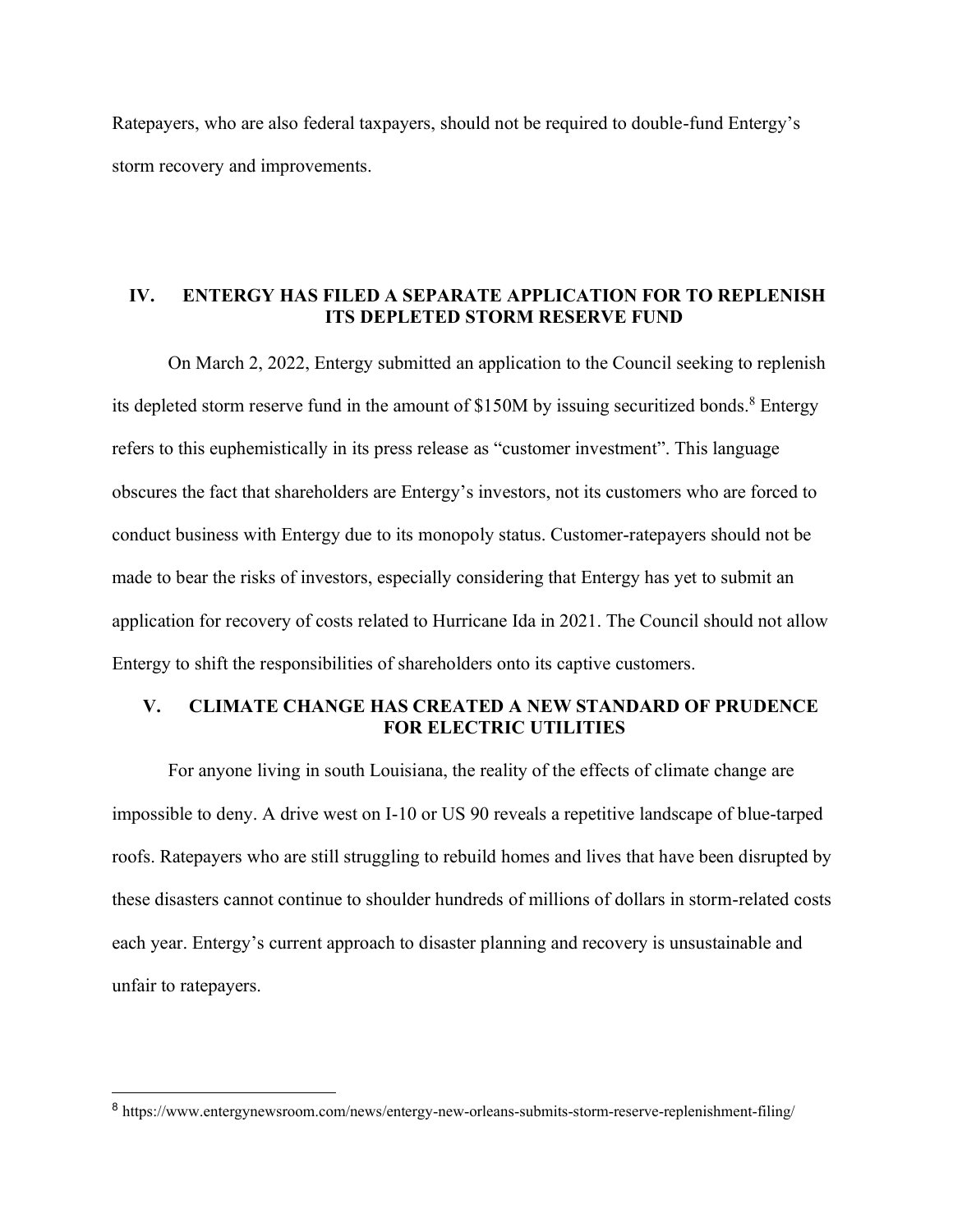Entergy's transmission system, supposedly rated for winds of up to 140 MPH9 failed even in the mere 90 MPH winds that reached New Orleans during Hurricane Ida.10 The New Orleans Power Station, which Entergy hired actors to support before the City Council, and which Entergy promised would provide resilience in the wake of catastrophic storms by its ability to blackstart, was proven to be cumbersome and ineffective, requiring several days to restore transmission from Slidell before it could be deployed safely.

Given the reality of climate change and the catastrophic effects New Orleans is experiencing year after year, it is clear that the standard for prudent investment for a utility operating in the Gulf South has changed. If Entergy is going to appear before the Council each year seeking to further burden ratepayers with the rebuilding of its infrastructure, it must be required to show that its investments and improvements are being made with climate change and resilience in mind. This *must* mean a shift away from centralized fossil fuel generation toward energy efficiency, local renewable energy, and battery storage. It must include not only strengthening existing transmission infrastructure, but expanding it. It may also mean undergrounding certain distribution lines rather than simply hardening poles. Before approving future storm costs as prudently incurred, the Council must ensure that Entergy's decision-making is grounded in the reality of our current, dire circumstances.

#### **VI. CONCLUSION**

New Orleans ratepayers face some of the highest energy burdens in the nation $11$  and now face routine climate change-induced weather disasters. The Council must find a path forward that does not include shifting the responsibilities of Entergy shareholders onto captive customers.

<sup>9</sup> https://www.reuters.com/article/storm-ida-grid-idAFL1N2Q51DG

<sup>10</sup> https://www.washingtonpost.com/weather/2021/08/29/hurricane-ida-live-updates/

<sup>11</sup> https://www.aceee.org/sites/default/files/pdf/fact-sheet/ses-louisiana-100917.pdf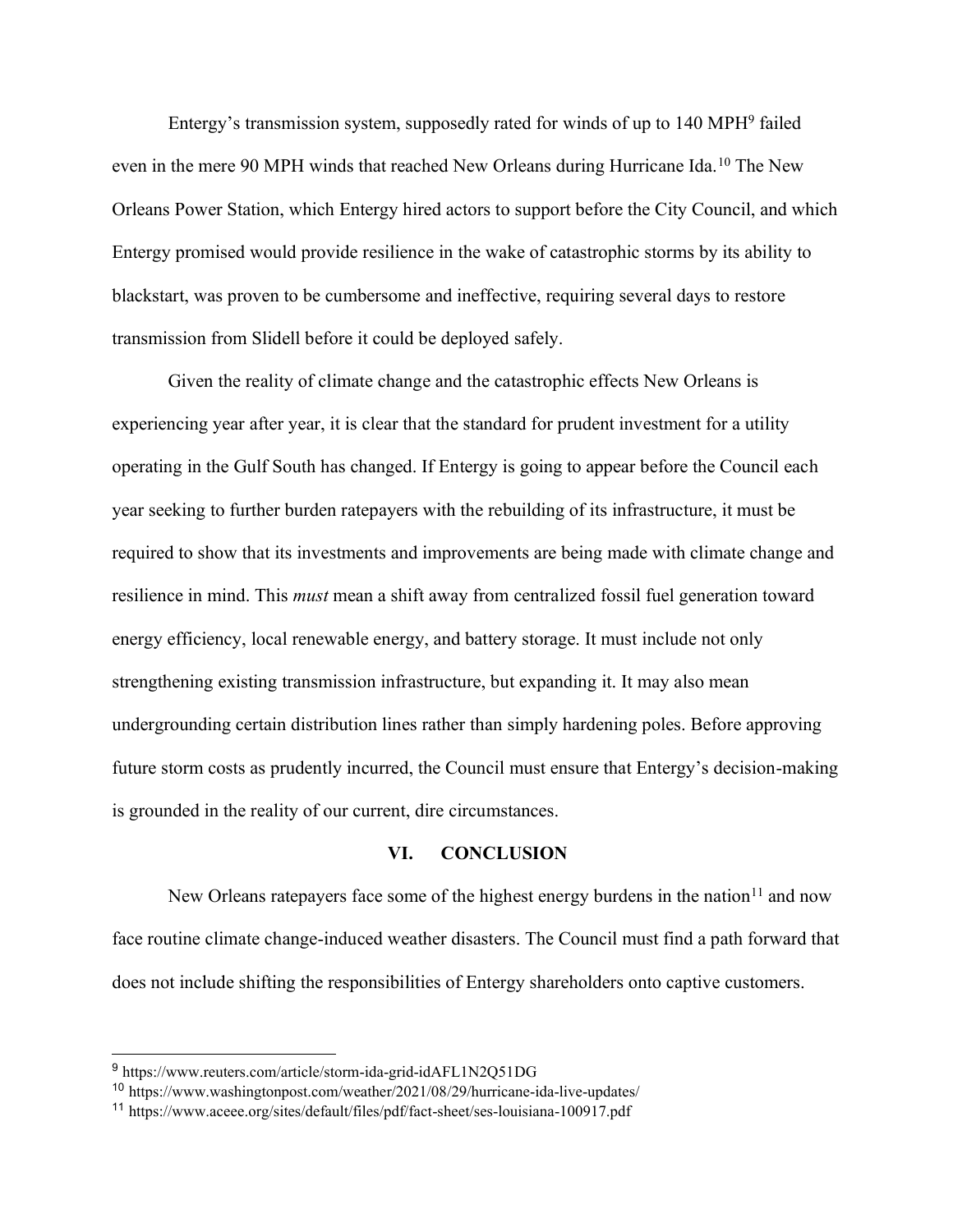This will require the Council to articulate and enforce a standard of prudence for investment that considers the reality of climate change and the necessity of adaptive resilience. Continuing to invest in outdated infrastructure not suited for current climatic conditions is by definition imprudent. The Council must hold Entergy to a higher standard for the best interest of ratepayers and for the future habitability of our city.

Submitted respectfully,

Logan A. Burke tive Director Alliance for Affordable Energy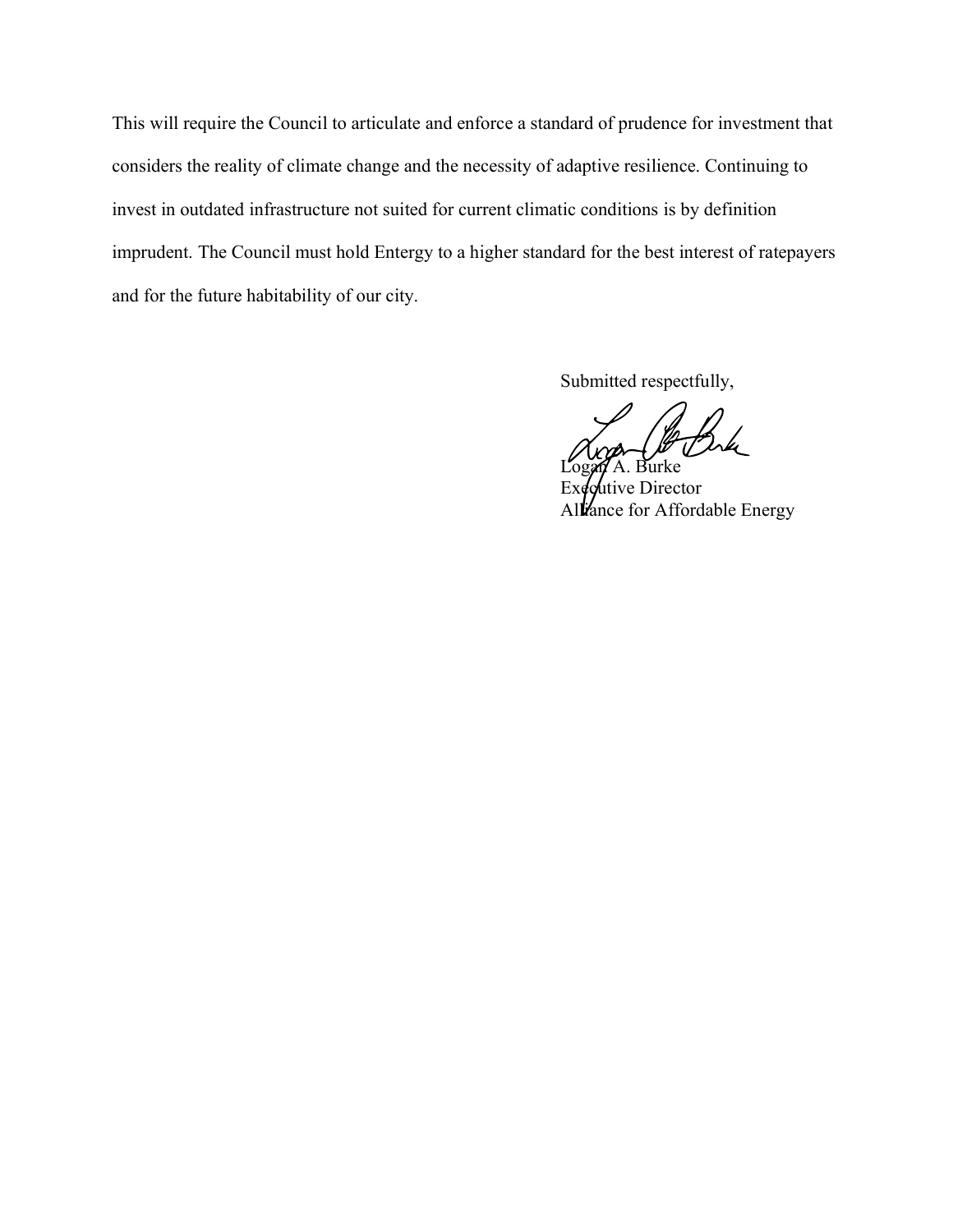**Before The Council of the City of New Orleans**

# In Re: APPLICATION OF ENTERGY DOCKET NO. UD-21-02 **NEW ORLEANS, LLC FOR CERTIFICATION OF COSTS RELATED TO HURRICANE ZETA**

 **APRIL 18, 2022**

### **CERTIFICATE OF SERVICE**

I do hereby certify that I have, this 18th day of April 2022, served the foregoing correspondence upon all other known parties of this proceeding by electronic mail.

women we

Logan A. Burke Alliance for Affordable Energy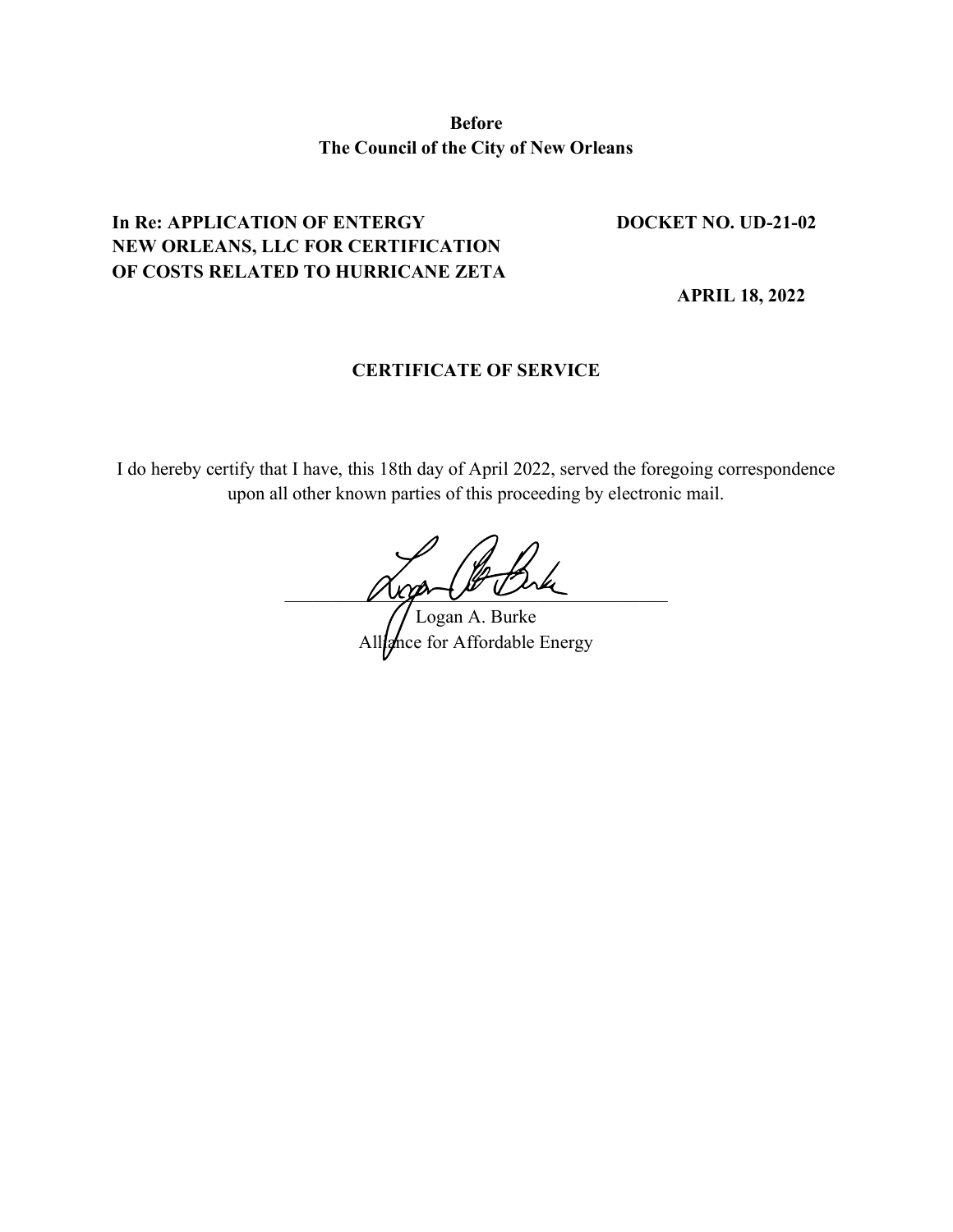#### **Service List**

#### Lora W. Johnson, <u>lwjohnson@nola.gov</u>

Clerk of Council City Hall - Room 1E09 1300 Perdido Street New Orleans, LA 70112 Tel: (504) 658-1085 Fax: (504) 658-1140 *Service of Discovery not required*

**Erin Spears,** [espears@nola.gov](mailto:espears@nola.gov) Chief of Staff, Council Utilities Regulatory Office **Bobbie Mason,** [bfmason1@nola.gov](mailto:bfmason1@nola.gov) **Christopher Roberts,** [cwroberts@nola.gov](mailto:cwroberts@nola.gov) City Hall - Room 6E07 1300 Perdido Street New Orleans, LA 70112 Tel: (504) 658-1110 Fax: (504) 658-1117

Keith Lampkin, CM Morrell Chief-of-Staff, [Kdlampkin@nola.gov](mailto:Kdlampkin@nola.gov) 1300 Perdido St. Rm. 2W50 New Orleans, LA. 70112

**Andrew Tuozzolo,** CM Moreno Chief-of-Staff, [avtuozzolo@nola.gov](mailto:avtuozzolo@nola.gov) 1300 Perdido St. Rm. 2W40 New Orleans, LA. 70112

Paul Harang, 504-658-1101 / (504) 250-6837, [Paul.harang@nola.gov](mailto:Paul.harang@nola.gov) Interim Chief of Staff City Hall - Room 1E06 1300 Perdido Street New Orleans, LA 70112

#### **Donesia D. Turner**, [Donesia](mailto:Donesia.Turner@nola.gov)**[.](mailto:Donesia.Turner@nola.gov)**[Turner@nola.gov](mailto:Donesia.Turner@nola.gov)

Law Department City Hall - 5th Floor New Orleans, LA 70112 Tel: (504) 658-9800 Fax: (504) 658-9869 *Service of Discovery not required*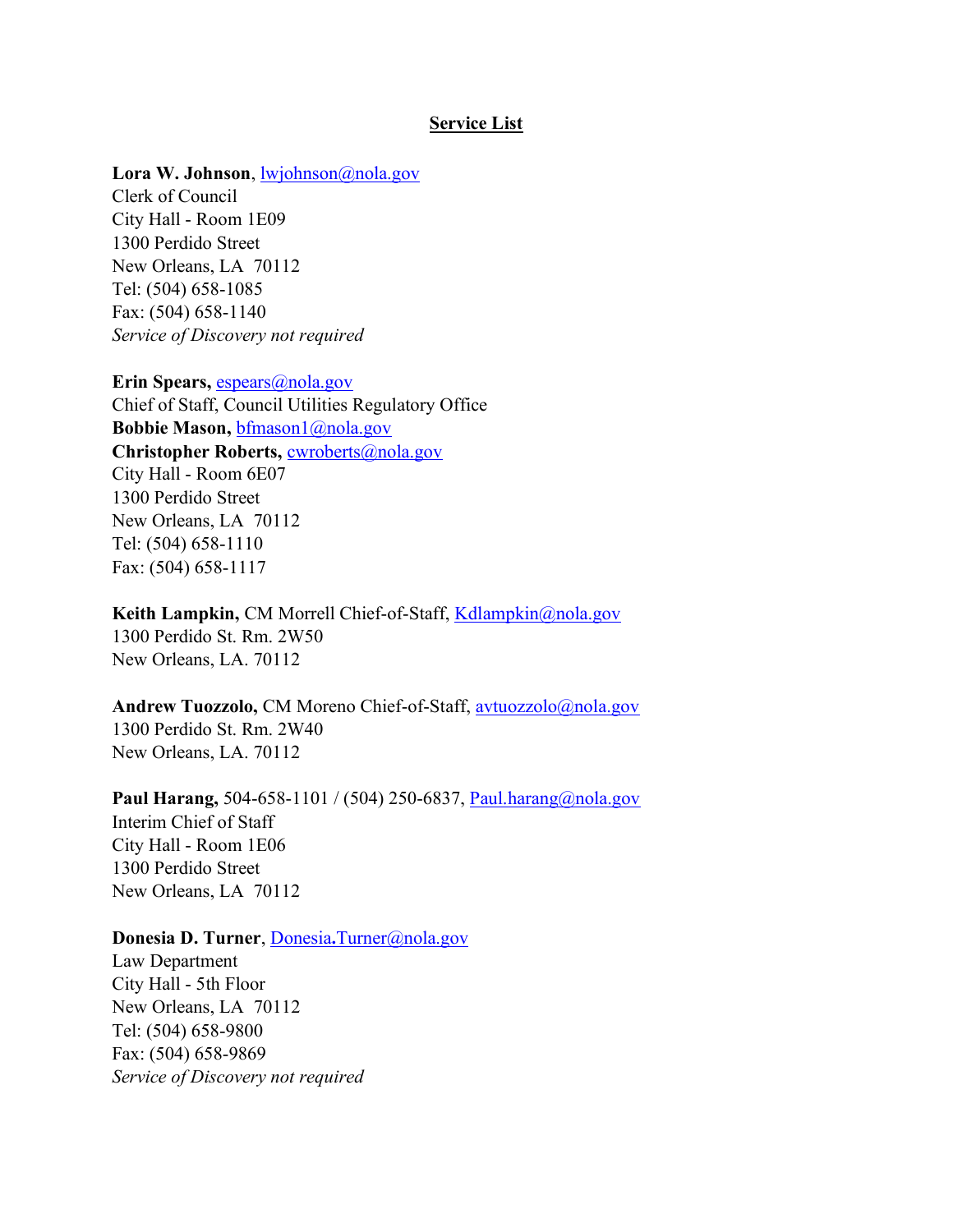#### **Norman White, Norman. White**@nola.gov

Department of Finance City Hall - Room 3E06 1300 Perdido Street New Orleans, LA 70112 Tel: (504) 658-1502 Fax: (504) 658-1705

#### Jonathan M. Rhodes, [Jonathan.Rhodes@nola.gov](mailto:Jonathan.Rhodes@nola.gov)

Director of Utilities, Mayor's Office City Hall – Room 2E04 1300 Perdido Street New Orleans, LA 70112 Tel: (504) 658-4928 - Office

### **ADMINISTRATIVE HEARING OFFICER**

Hon. Jeffrey S. Gulin, [judgegulin@gmail.com](mailto:judgegulin@gmail.com) 3203 Bridle Ridge Lane Lutherville, MD 2109 (410) 627-5357

# **CITY COUNCIL CONSULTANTS and SUPPORT STAFF**

**Clinton A. Vince,** [clinton.vince@dentons.com](mailto:clinton.vince@dentons.com) **Presley Reed,** [presley.reedjr@dentons.com](mailto:presley.reedjr@snrdenton.com) Emma F. Hand, **[emma.hand@dentons.com](mailto:emma.hand@dentons.com) Adriana Velez-Leon,** [adriana.velez-leon@dentons.com](mailto:adriana.velez-leon@dentons.com) **Dee McGill,** [dee.mcgill@dentons.com](mailto:dee.mcgill@dentons.com) Denton Law Firm, 1900 K Street NW Washington, DC 20006 Tel: (202) 408-6400 Fax: (202) 408-6399

**Basile J. Uddo (**504) 583-8604 cell, [buddo@earthlink.net](mailto:buddo@earthlink.net) **J. A. "Jay Beatmann, Jr.** (504) 256-6142 cell, (504) 524-5446 office direct, [jay.beatmann@dentons.com](mailto:jay.beatmann@dentons.com) c/o DENTONS US LLP 650 Poydras Street Suite 2850 New Orleans, LA 70130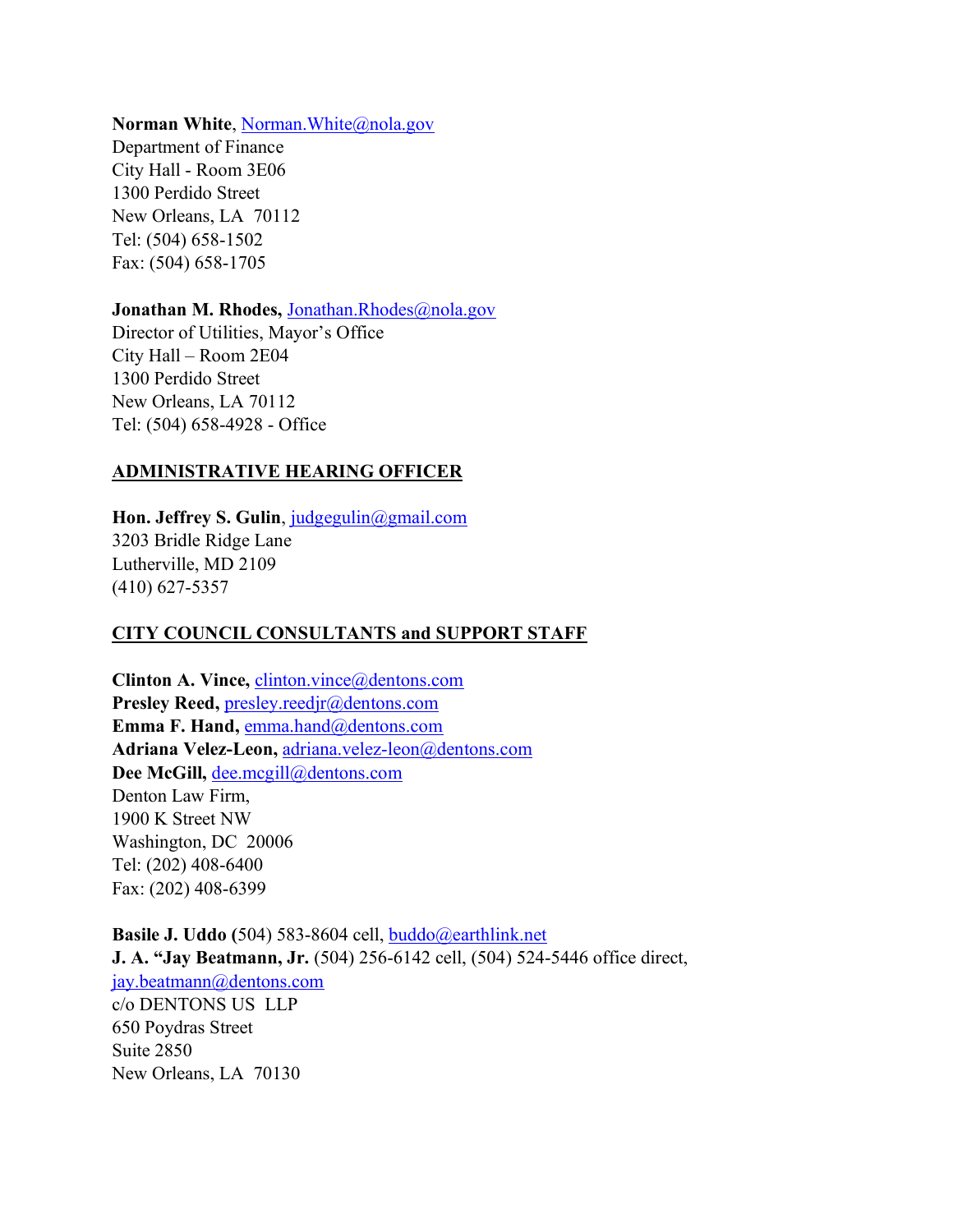Joseph W. Rogers, *[jrogers@legendcgl.com](mailto:jrogers@legendcgl.com)* **Victor M. Prep,** [vprep@legendcgl.com](mailto:vprep@legendcgl.com) **Byron S. Watson**, [bwatson@legendcgl.com](mailto:bwatson@legendcgl.com) Legend Consulting Group 6041 South Syracuse Way, Suite 105 Greenwood Village, CO 80111 Tel: (303) 843-0351 Fax: (303) 843-0529

#### **ENTERGY NEW ORLEANS, LLC**

**Courtney R. Nicholson** (504) 670-3680, [cnicho2@entergy.com](mailto:rharshk@entergy.com)  Entergy New Orleans, LLC Vice-President, Regulatory and Public Affairs **Barbara Casey**, (504) 670-3567, bcasey@entergy.com Entergy New Orleans, LLC Director, Regulatory Affairs Polly Rosemond, [prosemo@entergy.com](mailto:prosemo@entergy.com) **Kevin T. Boleware**, (504) 670-3673, [kbolewa@entergy.com](mailto:kbolewa@entergy.com) **Brittany Dennis,** [bdenni1@entergy.com](mailto:bdenni1@entergy.com) **Keith Wood, (**504) 670-3633, [kwood@entergy.com](mailto:kwood@entergy.com) **Derek Mills,** (504) 670-3527, [dmills3@entergy.com](mailto:dmills3@entergy.com)

**Ross Thevenot,** (504) 670-3556, [rtheven@entergy.com](mailto:rtheven@entergy.com) 1600 Perdido Street, L-MAG 505B New Orleans, LA 70112

**Vincent Avocato**, (281) 297-3508, [vavocat@entergy.com](mailto:vavocat@entergy.com) Entergy New Orleans, LLC 10055 Grogan's Mill Road Parkwood II Bldg, T-PKWD-2A Suite 500, The Woodlands, TX 77380

**Brian L. Guillot,** (504) 576-6523, [bguill1@entergy.com](mailto:bguill1@entergy.com) **Leslie M. LaCoste** (504) 576-4102, [llacost@entergy.com](mailto:llacost@entergy.com) Entergy Services, LLC Mail Unit L-ENT-26E 639 Loyola Avenue New Orleans, LA 70113 Fax: 504-576-5579

**Joe Romano, III** (504) 576-4764, [jroman1@entergy.com](mailto:jroman1@entergy.com) **Tim Rapier,** (504) 576-4740, [trapier@entergy.com](mailto:trapier@entergy.com) Entergy Services, LLC Mail Unit L-ENT-4C 639 Loyola Avenue New Orleans, LA 70113